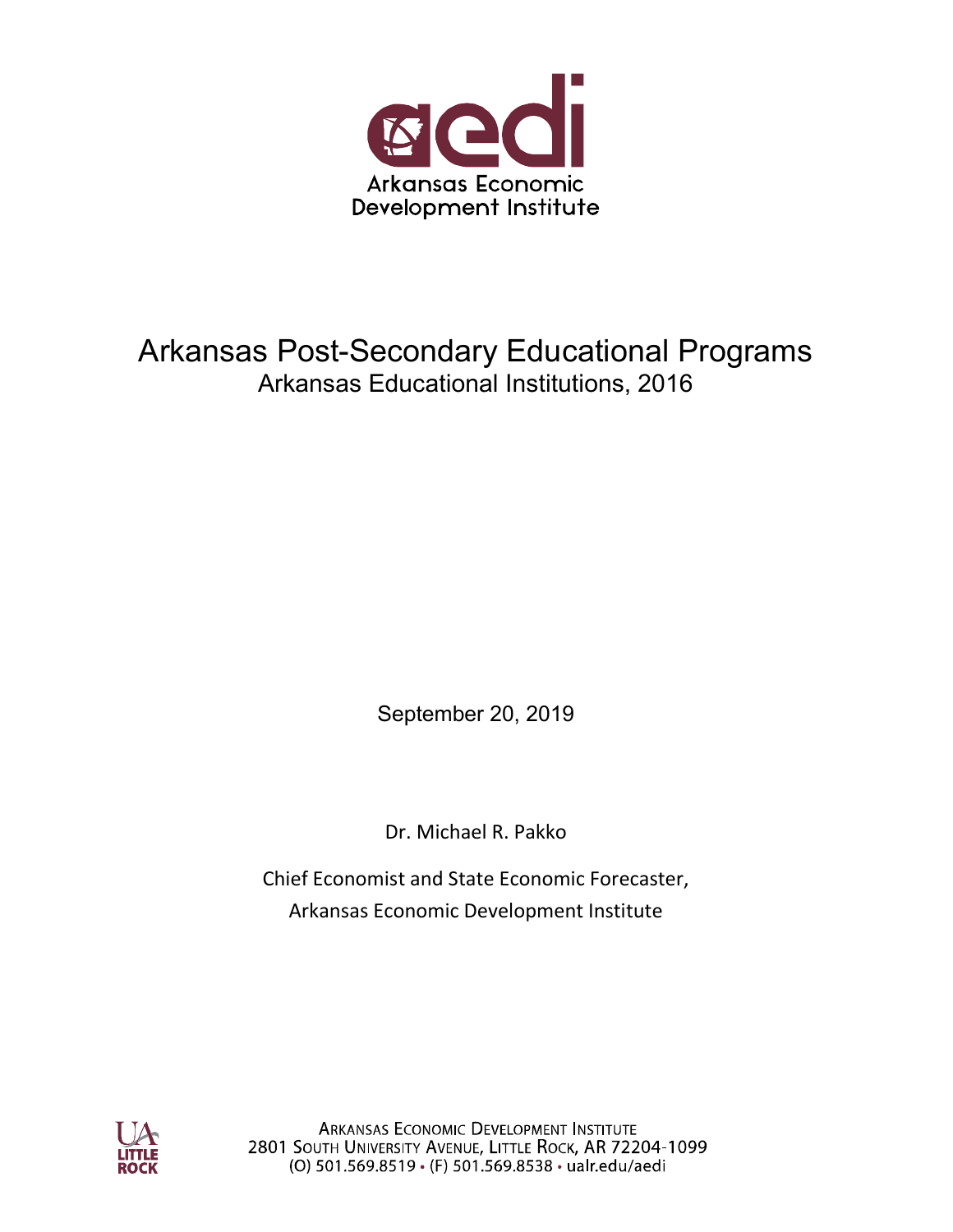| Institution                                              | Certificates<br>(2016) | Degrees<br>(2016) | Total<br>Completions<br>(2016) |
|----------------------------------------------------------|------------------------|-------------------|--------------------------------|
| University of Arkansas                                   | 60                     | 6,371             | 6,431                          |
| Arkansas State University-Main Campus                    | 353                    | 3,686             | 4,039                          |
| University of Arkansas at Little Rock                    | 113                    | 2,311             | 2,424                          |
| University of Central Arkansas                           | 36                     | 2,244             | 2,280                          |
| Arkansas Tech University                                 | 772                    | 2,168             | 2,940                          |
| Pulaski Technical College                                | 1,628                  | 1,139             | 2,767                          |
| <b>Harding University</b>                                | 0                      | 1,348             | 1,348                          |
| University of Arkansas-Fort Smith                        | 272                    | 1,039             | 1,311                          |
| Arkansas State University-Beebe                          | 1,019                  | 753               | 1,772                          |
| University of Arkansas for Medical Sciences              | 41                     | 944               | 985                            |
| Southern Arkansas University Main Campus                 | 0                      | 880               | 880                            |
| NorthWest Arkansas Community College                     | 157                    | 782               | 939                            |
| John Brown University                                    | 0                      | 683               | 683                            |
| University of Arkansas at Monticello                     | 361                    | 671               | 1,032                          |
| Henderson State University                               | 41                     | 633               | 674                            |
| North Arkansas College                                   | 589                    | 338               | 927                            |
| South Arkansas Community College                         | 588                    | 185               | 773                            |
| Arkansas State University-Newport                        | 576                    | 238               | 814                            |
| University of Arkansas Community College-Hope            | 508                    | 178               | 686                            |
| Southern Arkansas University Tech                        | 505                    | 139               | 644                            |
| College of the Ouachitas                                 | 475                    | 160               | 635                            |
| University of Arkansas at Pine Bluff                     | 0                      | 457               | 457                            |
| University of Arkansas Community College-Morrilton       | 339                    | 427               | 766                            |
| <b>Black River Technical College</b>                     | 425                    | 254               | 679                            |
| Cossatot Community College of the University of Arkansas | 397                    | 191               | 588                            |
| Baptist Health College-Little Rock                       | 360                    | $\Omega$          | 360                            |
| <b>Ouachita Baptist University</b>                       | 0                      | 338               | 338                            |
| Arkansas State University-Mountain Home                  | 330                    | 241               | 571                            |
| National Park College                                    | 232                    | 322               | 554                            |
| Arkansas State University Mid-South                      | 316                    | 127               | 443                            |
| <b>Hendrix College</b>                                   | $\mathbf 0$            | 303               | 303                            |
| Southeast Arkansas College                               | 301                    | 213               | 514                            |
| Arkansas Northeastern College                            | 290                    | 107               | 397                            |
| Ozarka College                                           | 274                    | 181               | 455                            |
| University of Arkansas Community College-Batesville      | 249                    | 234               | 483                            |
| Heritage College-Little Rock                             | 243                    | 0                 | 243                            |

## Regional Completions by Institution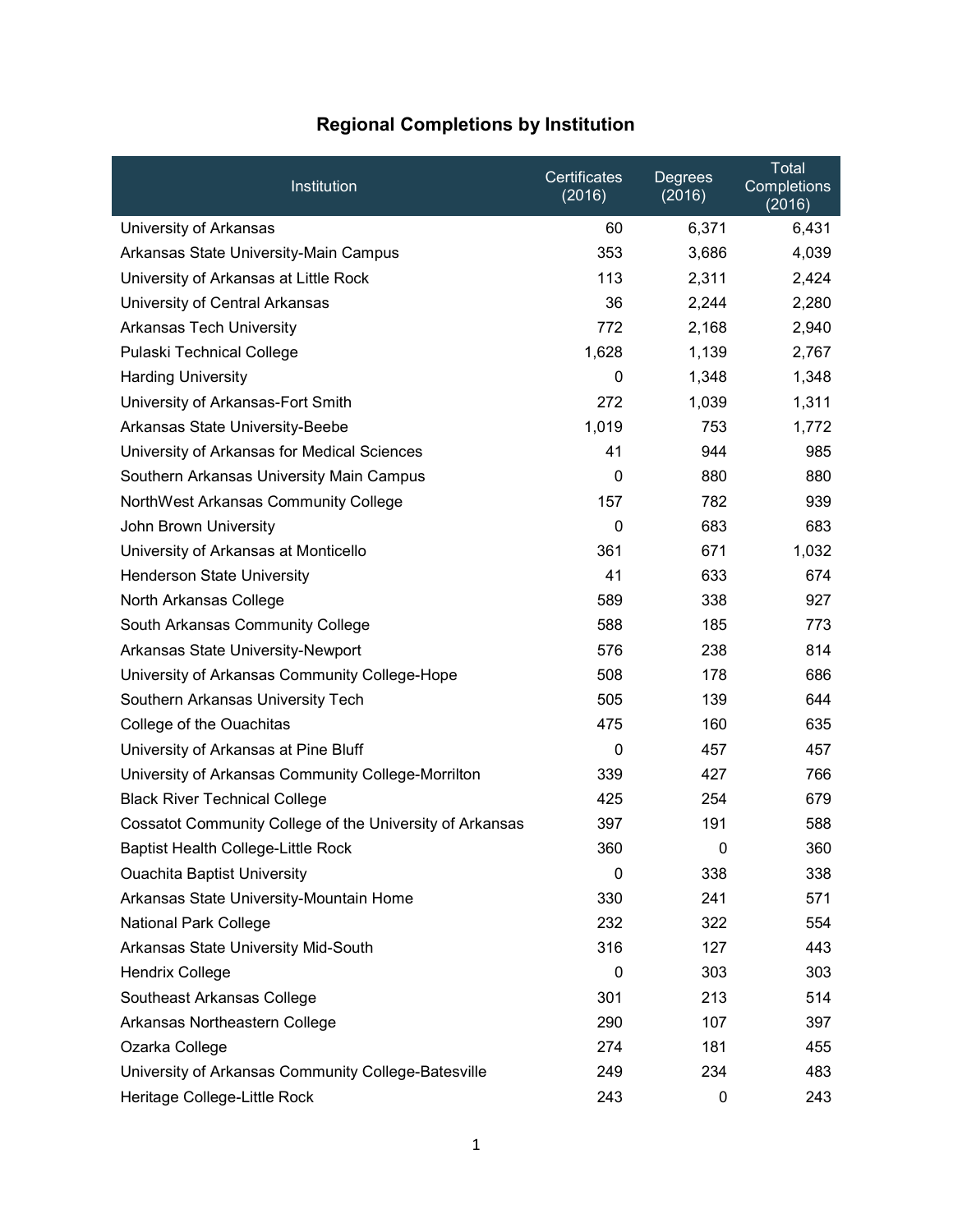| Eastern College of Health Vocations-Little Rock          | 220            | 0   | 220 |
|----------------------------------------------------------|----------------|-----|-----|
| Phillips Community College of the University of Arkansas | 198            | 130 | 328 |
| <b>Blue Cliff College-Fayetteville</b>                   | 192            | 0   | 192 |
| <b>East Arkansas Community College</b>                   | 170            | 107 | 277 |
| Imagine-Paul Mitchell Partner School                     | 170            | 0   | 170 |
| University of Arkansas Community College Rich Mountain   | 166            | 96  | 262 |
| Northwest Technical Institute                            | 160            | 0   | 160 |
| Crowley's Ridge Technical Institute                      | 158            | 0   | 158 |
| Career Academy of Hair Design                            | 140            | 0   | 140 |
| University of the Ozarks                                 | 0              | 136 | 136 |
| <b>Philander Smith College</b>                           | 0              | 134 | 134 |
| Lyon College                                             | $\mathbf 0$    | 130 | 130 |
| <b>Central Baptist College</b>                           | 0              | 124 | 124 |
| Arkansas Baptist College                                 | 0              | 106 | 106 |
| <b>Williams Baptist College</b>                          | 0              | 90  | 90  |
| University of Phoenix-Arkansas                           | 0              | 87  | 87  |
| Arkansas College of Barbering and Hair Design            | 79             | 0   | 79  |
| <b>Bryan University</b>                                  | $\overline{7}$ | 70  | 77  |
| The Salon Professional Academy-North Little Rock         | 68             | 0   | 68  |
| Paul Mitchell the School-Arkansas                        | 63             | 0   | 63  |
| Washington Barber College Inc                            | 52             | 0   | 52  |
| Academy of Salon and Spa                                 | 45             | 0   | 45  |
| Arthur's Beauty School Inc-Conway                        | 37             | 0   | 37  |
| Crowley's Ridge College                                  | 0              | 35  | 35  |
| Remington College-Little Rock Campus                     | 35             | 5   | 40  |
| New Tyler Barber College Inc                             | 35             | 0   | 35  |
| <b>Hot Springs Beauty College</b>                        | 33             | 0   | 33  |
| Arthur's Beauty College-Jonesboro                        | 32             | 0   | 32  |
| Arkansas Beauty School-Little Rock                       | 30             | 0   | 30  |
| <b>Shorter College</b>                                   | 0              | 29  | 29  |
| <b>Searcy Beauty College</b>                             | 29             | 0   | 29  |
| Ecclesia College                                         | 0              | 29  | 29  |
| Jefferson Regional Medical Center School of Nursing      | 28             | 25  | 53  |
| <b>Strayer University-Arkansas</b>                       | 0              | 28  | 28  |
| Arthur's Beauty College Inc-Jacksonville                 | 27             | 0   | 27  |
| Professional Cosmetology Education Center                | 26             | 0   | 26  |
| Academy of Professional Cosmetology                      | 22             | 0   | 22  |
| New Beginnings Beauty Academy                            | 22             | 0   | 22  |
| Margaret's Hair Academy Inc                              | 20             | 0   | 20  |
| Designer Barber & Stylist School                         | 16             | 0   | 16  |